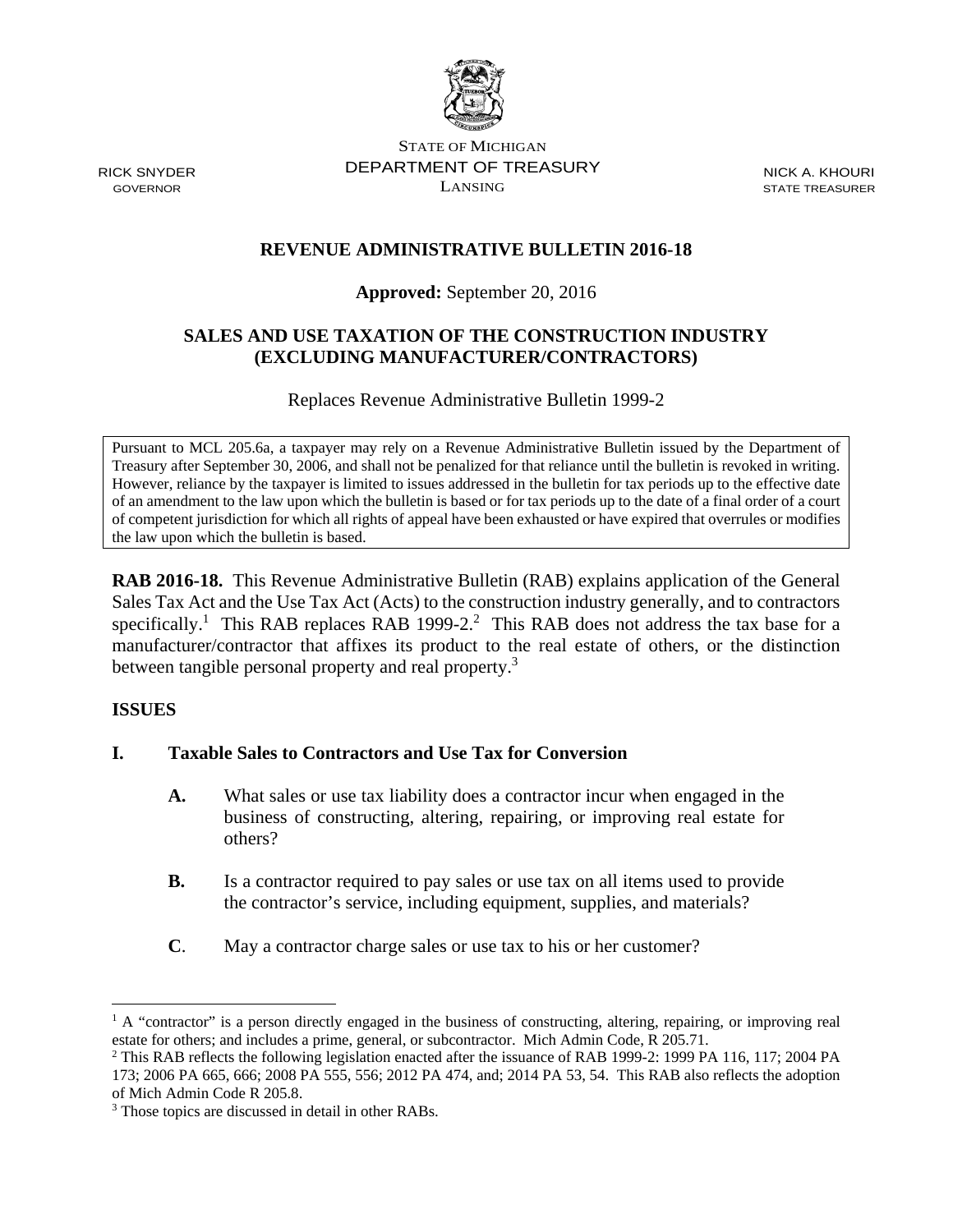- **D**. Is a contractor required to pay sales or use tax if the contractor *acquires,* but does not purchase or own, the tangible personal property used or consumed to perform a contract?
- **E**. Is a contractor required to pay sales or use tax on tangible personal property used or consumed in construction that takes place within or outside of Michigan?
- **F**. Is a contractor required to pay use tax if the contractor converts to a taxable use tangible personal property acquired for an exempt use?
- **G**. Does a general contractor have joint and several liability for the payment of sales and/or use tax on materials used or consumed by an independent subcontractor?

## **II. Exempt Sales to Contractors and Core Charge Credit and Refund**

- **A.** When does a real property contractor qualify for an exemption from sales and/or use tax for property affixed to and made a structural part of real estate in the following contexts:
	- 1. Nonprofit hospitals;
	- 2. Qualified nonprofit housing;
	- 3. Church sanctuaries;
	- 4. Qualified air or water pollution control facilities;
	- 5. Qualified convention facilities;
	- 6. Qualified data centers;
	- 7. Certain qualifying real property associated with federallyrecognized Indian Tribes (and their qualifying members) that have an effective and implemented Tax Agreement with the State of Michigan;
	- 8. Qualified business activities (enterprise zones);
	- 9. Foundations for certain machinery or equipment used in industrial processing, and;
	- 10. Property to be affixed to and becoming a structural part of real estate located outside Michigan (use tax only)?
- **B.** Is a contractor liable for sales or use tax for property affixed to and made a structural part of real estate when it receives a claim of exemption for an exempt purpose?
- **C**. What information is required to support a claim of exemption?
- **D.** What is core charge credit and refund, and what equipment qualifies?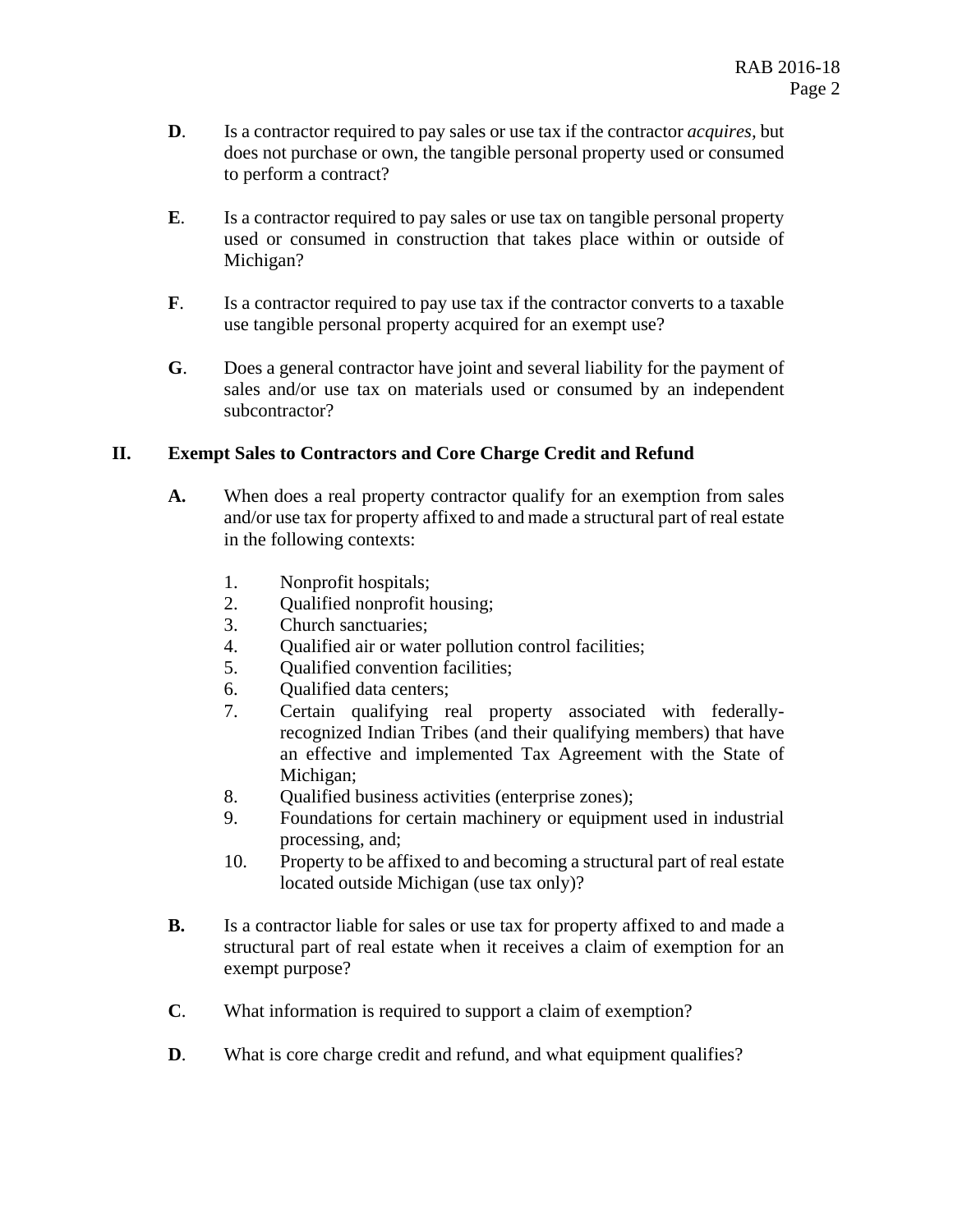## **III. Contractors Engaged in Retail Sales**

- **A.** When is a contractor engaged in the business of making sales at retail?
- **B.** What sales and use tax responsibilities does a contractor have when engaged in the business of making sales of tangible personal property at retail?
- **C.** Is a contractor who is also a retailer required to be licensed under the General Sales Tax Act?
- **D.** Is a contractor who is also a retailer required to pay sales or use tax when tangible personal property is removed from resale inventory in Michigan and used by the contractor in performing a construction contract?

# **IV. Suppliers**

- A. Who is a "supplier" for sales and use tax purposes?
- **B.** Is a supplier liable for the collection and payment of sales and use tax to the Department of Treasury?
- **C.** What sales or use tax liability arises when a subcontractor affixes to real estate property that was sold in a retail transaction?

# **CONCLUSIONS**

#### **I. Taxable Sales to Contractors**

**A.** The General Sales Tax Act imposes tax at rate of 6% on retail sales of tangible personal property in Michigan unless the sale is otherwise exempt.4 A contractor incurs sales tax liability when it sells tangible personal property at retail even if the property was originally purchased with a claim of exemption.5

business of constructing, altering, repairing, or improving real estate of others.<sup>7</sup> The Use Tax Act imposes tax on tangible personal property that is used, stored, or consumed in Michigan at a rate of 6% of the purchase price, unless sales tax was paid when the property was purchased.<sup>6</sup> For purposes of use tax, contractors are "consumers" of materials used and/or consumed by them when engaged in the Therefore, if sales tax was not paid on the property a contractor purchased for the constructing, altering, repairing, or improving of real estate of others, the contractor is liable for use tax based on the purchase price of the property.

<u>.</u>

 $4$  MCL 205.52(1).

<sup>&</sup>lt;sup>5</sup> See *infra* Conclusions Section III. Contractors Engaged in Retail Sales.<br><sup>6</sup> MCL 205 93(1)

<sup>&</sup>lt;sup>6</sup> MCL 205.93(1).

<sup>&</sup>lt;sup>7</sup> MCL 205.92(g)(i); See also Rule 205.8.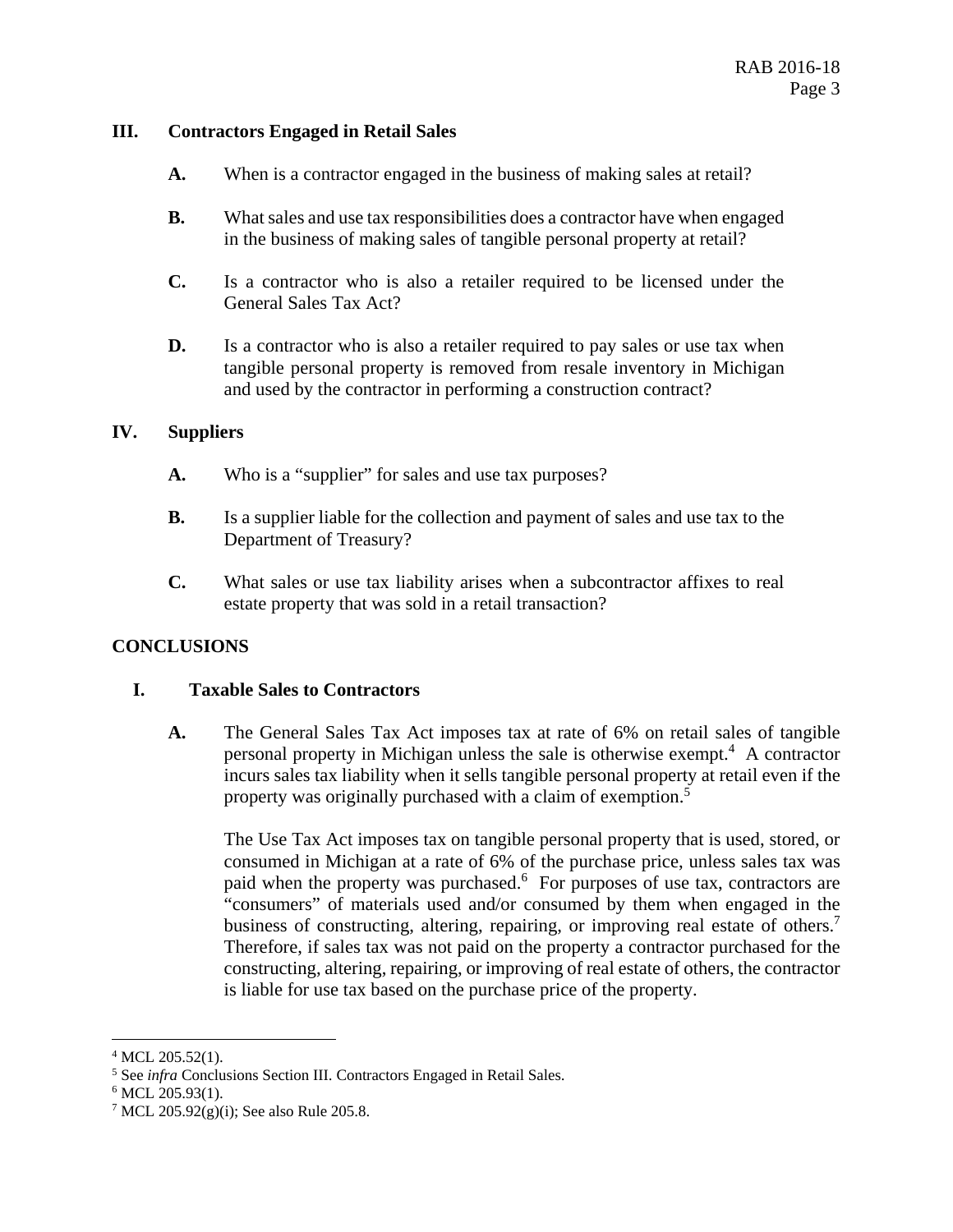**Example 1:** Contractor is also a retailer. Contractor purchases building materials exempt from sales tax claiming a resale exemption. Contractor eventually removes the materials from retail inventory and uses the materials to perform a construction contract. Contractor is liable for use tax based on the purchase price of the materials consumed in the construction.

- **B. B.** A contractor is required to pay sales or use tax on all items used to provide the contractor's service, including equipment, supplies, materials (including materials affixed to and made a structural part of real estate located in Michigan), and any other non-exempt tangible personal property it uses or consumes.
- **C.** A contractor acting as a retailer may charge sales tax on property it sells to a customer at retail. $8$  A contractor that pays sales or use tax on the property it uses and consumes in performing a construction contract, such as equipment, supplies, and materials, may not charge sales or use tax directly to its customer. However, the contractor may include the amount of the tax in the total contract price as an overhead cost.
- **D.** A contractor is required to pay use tax if the contractor acquires tangible personal property that it affixes to real property of others in Michigan, even if the contractor does not purchase or own the tangible personal property, if sales or use tax has not already been paid on the property.9

**Example 2:** Nonprofit School purchases building materials in a tax-exempt retail transaction and provides the materials to Contractor for use or consumption in performing a contract upon the school's real property. Contractor is liable for use tax on the purchase price of tangible personal property used or consumed in performing the contract, including the tangible personal property provided it by the school.

**E.** Absent a valid claim of exemption,<sup>10</sup> a contractor is required to pay sales tax on property it purchases in Michigan for affixation within or outside of Michigan if the retailer exercises its right to reimburse itself for the tax.<sup>11</sup> However, a contractor is not required to pay Michigan use tax on tangible personal property acquired in Michigan for use in a construction project that takes place exclusively outside of Michigan. $12$ 

1

<sup>&</sup>lt;sup>8</sup> "Although the legal incidence of the sales tax falls on the retailer, the retailer is authorized to pass the economic burden of the tax onto the purchaser by collecting an equal amount at the point of sale." *Ammex, Inc v Dep't of Treasury,* 237 Mich App 455, 460 (1999).

 or improving the real estate of others.").  $9$  MCL 205.92(g)(i) (a person is a consumer of tangible personal property, and therefore liable for use tax, if the person is "acquiring tangible personal property [and is] engaged in the business of constructing, altering, repairing,

<sup>10</sup> See *infra* Conclusions Section II. Exempt Sales to Contractors. 11 *Ammex, supra.*

 $12$  MCL 205.94(1)(z).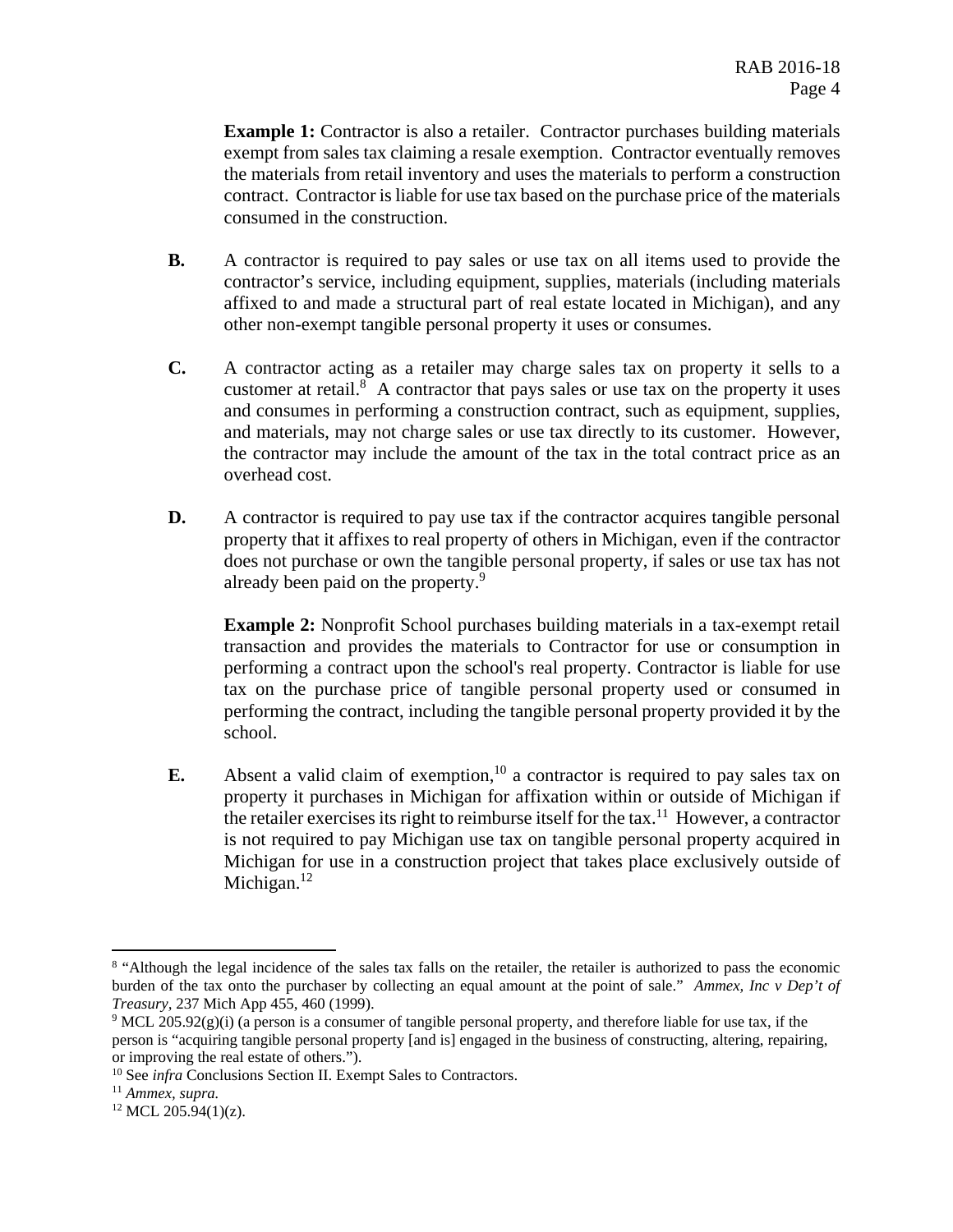**Example 3:** Contractor enters a contract with Customer to build a residential home in Michigan. Contractor purchases the materials to build the home from Retailer. Contractor has no valid claim of exemption; therefore, Retailer is liable for sales tax and may charge sales tax to Contractor. Contractor may include the amount of the tax as an overhead cost in the contract with Customer, but may not directly seek reimbursement from Customer.

**Example 4:** Contractor enters a contract with Customer to build a residential home in Michigan. Contractor purchases from Retailer the materials to build the home and provides an Exemption Certificate for purposes of resale to the Retailer. Contractor does not make a retail sale to Customer. Retailer is not liable for sales tax on the sales to Contractor because Retailer received an Exemption Certificate. However, Contractor (which improperly claimed the exemption), is liable for use tax on the purchase price of all of the property it purchased exempt for resale and consumed in performing the contract for Customer. Contractor may include the amount of the tax as an overhead cost in the contract with Customer, but may not directly seek reimbursement from Customer.

**Example 5:** Contractor also acts as a retailer and has an inventory of property that it purchased exempt from sales tax for purposes of resale. Contractor enters a construction contract with Customer to remodel a home located in Ohio. Contractor withdraws property from its retail inventory to perform the contract, but does not make a retail sale of the property to Customer. Contractor is not liable for Michigan use tax on the materials it uses or consumes in performing this contract.

- **F.** A contractor that acquires tangible personal property for an exempt use, but then uses that tangible personal property for a non-exempt use, is liable for use tax based on the purchase price of the property, whether the non-exempt use is in whole or in part, or permanent or not permanent, and regardless of any subsequent tax-exempt  $\overline{u}$  use.  $13$
- **G.** A general contractor is not jointly and severally liable for sales or use tax on materials consumed by an independent subcontractor. If a general contractor hires a subcontractor, and the subcontractor consumes property by affixing it to real estate without properly paying its sales and use tax liability on the property, the general contractor is not liable for the subcontractor's failure because it is the subcontractor that is the consumer of the property.

# **II. Exempt Sales to Contractors and Core Charge Credit and Refund**

A. Exemptions. A contractor in the business of constructing, altering, repairing, or improving real estate for others is afforded an exemption for property affixed to or made a structural part of real estate that qualifies under one of the following:

<u>.</u>

<sup>13</sup> See MCL 205.93(1), MCL 205.92(q), and MCL 205.97(2).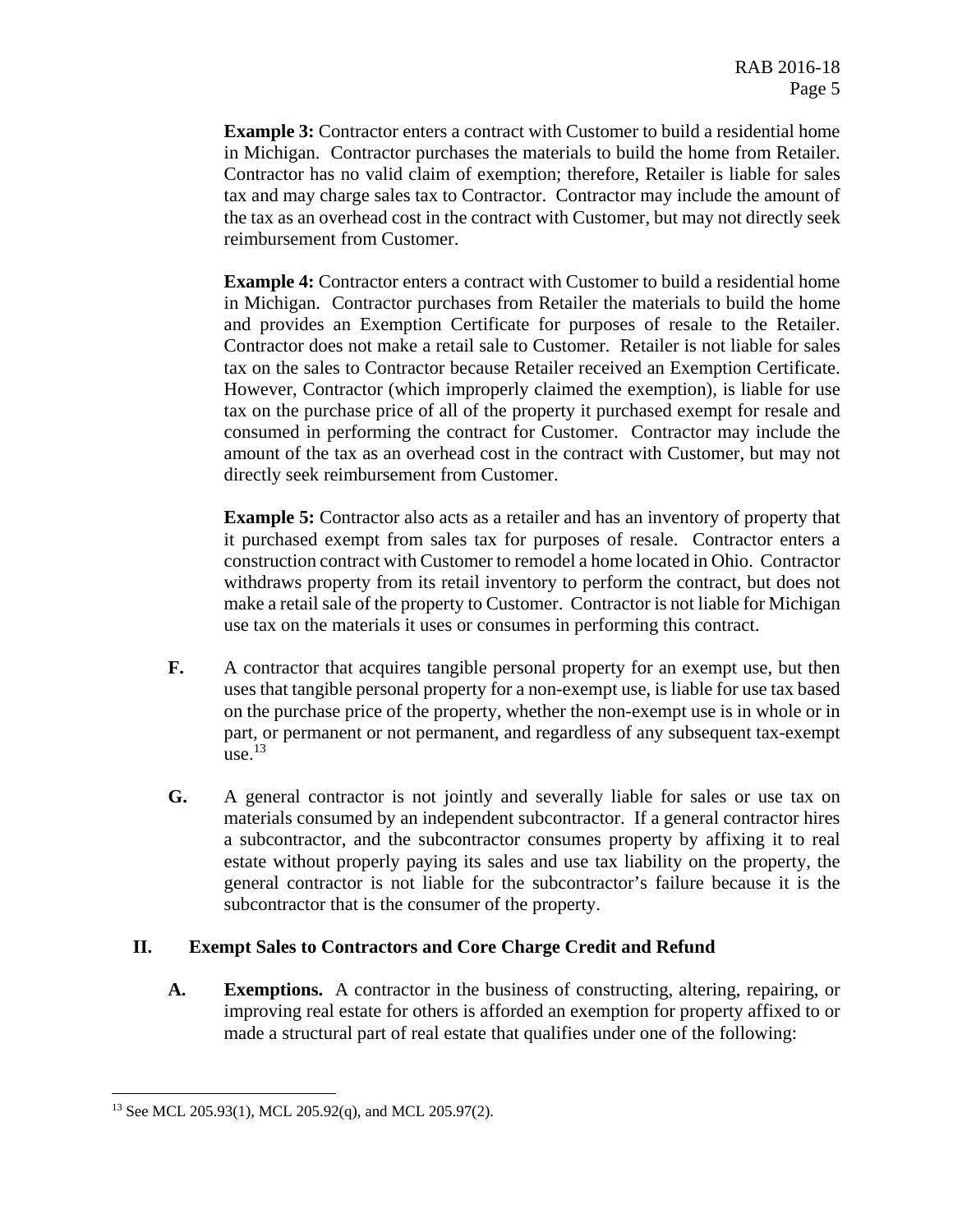## **1. Nonprofit Hospitals14**

Property sold to a contractor to be affixed to and made a structural part of a "nonprofit hospital" is exempt. The Acts provide that a "Nonprofit hospital" means one of the following:

1. That portion of a building to which one of the following applies:

(A) Is owned or operated by an entity exempt under IRC  $501(c)(3)$ , that is licensed<sup>15</sup> as a hospital.<sup>16</sup>

(B) Is owned or operated by a governmental unit in which medical attention is provided. $17$ 

(C) Is owned or operated by an entity or entities exempt under IRC  $501(c)(2)$  or (3) in which medical attention is provided.

2. That portion of real property necessary and related to a building described in 1. above in which medical attention is provided.

3. A county long-term medical care facility, including any addition to an existing county long-term medical care facility, if the addition is owned and operated by either the county or the county long-term medical care facility and offers health services provided by the county long-term medical care facility.18

"Nonprofit hospital" does not include:<sup>19</sup>

- 1. A freestanding building or other real property of a licensed nursing home or skilled nursing facility; $^{20}$
- 2. A licensed hospice, $2^{1}$  or;
- 3. A licensed home for the aged. $^{22}$

 $\overline{a}$ 

19 MCL 205.54w(3)(b), MCL 205.94s(3)(b).

<sup>14</sup> MCL 205.54w; MCL 205.94s.

<sup>15 1978</sup> PA 368, MCL 333.21501 to 333.21571.

<sup>&</sup>lt;sup>16</sup> Under part 215 of the public health code.

<sup>&</sup>lt;sup>17</sup> "Medical attention" means "that level of medical care in which a physician provides acute care or active treatment of medical, surgical, obstetrical, psychiatric, chronic, or rehabilitative conditions, that require the observation, diagnosis, and daily treatment by a physician." MCL 205.54w(3)(c); MCL 205.94s(3)(c).

 nursing home or skilled nursing facility under part 217 of the public health code, 1978 PA 368, MCL 333.21701 to <sup>18</sup> Until January 1, 2008, an exemption under this section existed regardless whether the addition was licensed as a 333.21799e, or whether the addition met the requirements set forth in paragraph 1. above.

<sup>&</sup>lt;sup>20</sup> 1978 PA 368, MCL 333.21701 to 333.21799e. Under part 217 of the public health code.<br><sup>21</sup> 1978 PA 368, MCL 333.21401 to 333.21420. Under part 214 of the public health code.

 $22$  1978 PA 368, MCL 333.21301 to 333.21335. Under part 213 of the public health code.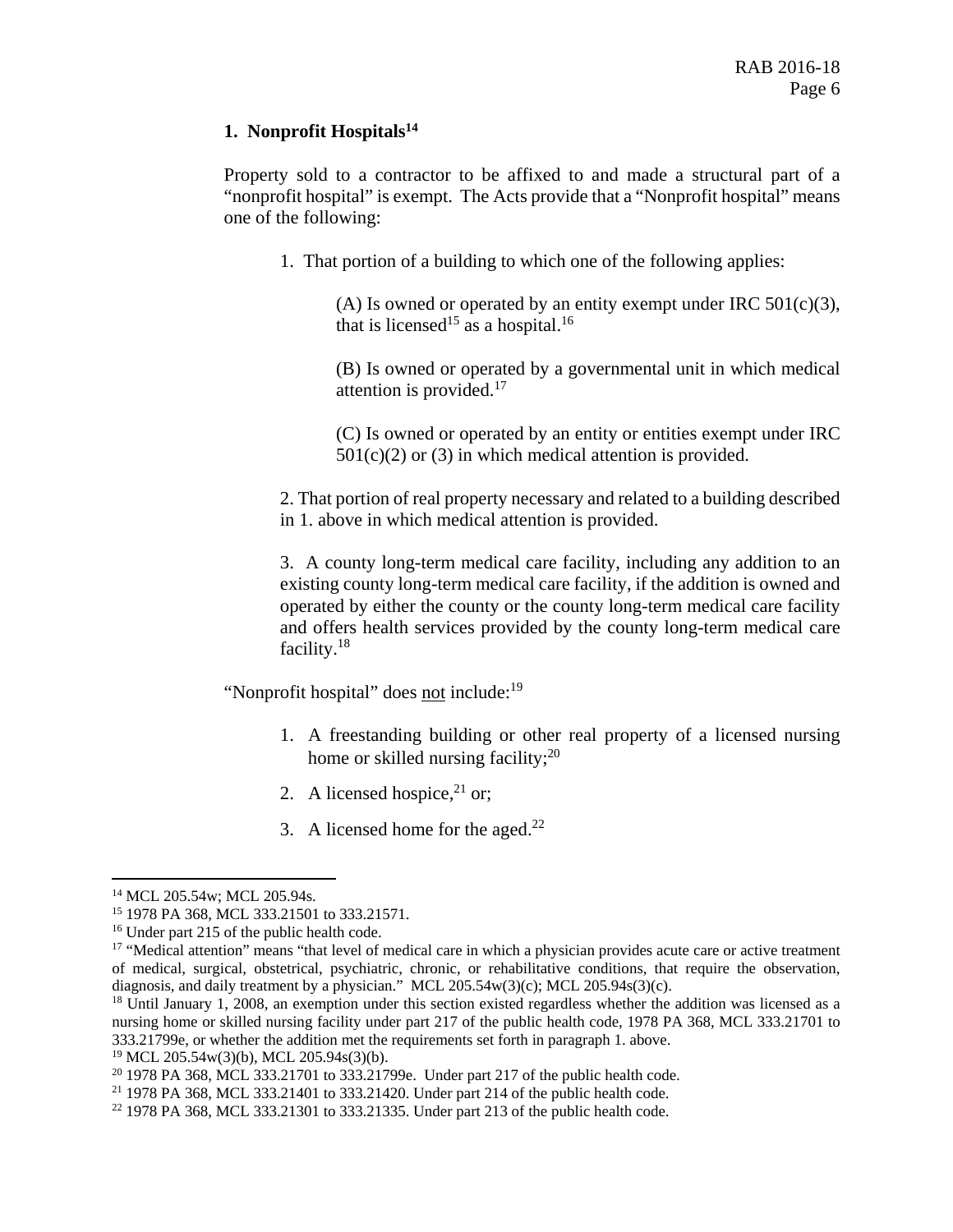A "county medical care facility" is "a nursing care facility, other than a hospital long-term care unit, that provides organized nursing care and medical treatment to 7 or more unrelated individuals who are suffering or recovering from illness, injury, or infirmity and that is owned by a county or counties.<sup>"23</sup> Operations not requiring licensure, such as "assisted living facilities," do not qualify as a hospital for the construction exemption.<sup>24</sup>

The exemption for county long-term medical care facilities is limited to tangible personal property that ultimately has a physical connection to any addition to or renovation of an *existing* building of a county long-term medical care facility. In the case of an addition, the addition must be owned and operated by either the county or the county long-term medical care facility and it must offer health services provided by the county long-term medical care facility. The exemption is only available for newly constructed buildings if the building has a physical connection to an existing county long-term medical care facility building (e.g., by breezeway). If no such physical connection exists the exemption may not be claimed.

The exemption does not apply to any portion of property otherwise qualifying for the exemption if income or a benefit inures directly or indirectly to an individual, private stockholder, or other private person from the independent or nonessential operation of that portion of property. If benefit from any portion of the real estate inures to an individual or a private shareholder in the manner described in the Acts, that portion of the real estate does not qualify for the exemption, even if it is owned by a qualified nonprofit hospital. Commercial ventures such as shopping center retail store buildings held as an investment do not qualify for exemption. In instances where a single building is being constructed that will have multiple uses, some of which do not qualify as a "nonprofit hospital" as described above, only the portion of the building that qualifies as a "nonprofit hospital" under the Acts is exempt.

**Example 6:** Medical Center is a nonprofit hospital. A portion of Medical Center is constructed to house a retail gift shop that will be operated by ABC Inc. Profits made by ABC inure to its private owner. The portion of Medical Center that is constructed to house the retail gift shop is not eligible for the exemption.

The exemption only includes property that is affixed to and made a structural part of the nonprofit hospital. The exemption does not include tools and equipment or supplies used and consumed in the construction which do not become a structural part of the hospital, e.g., sandpaper, hammers, saws.

<sup>23</sup> MCL 333.20104(3).

 24 *Id.*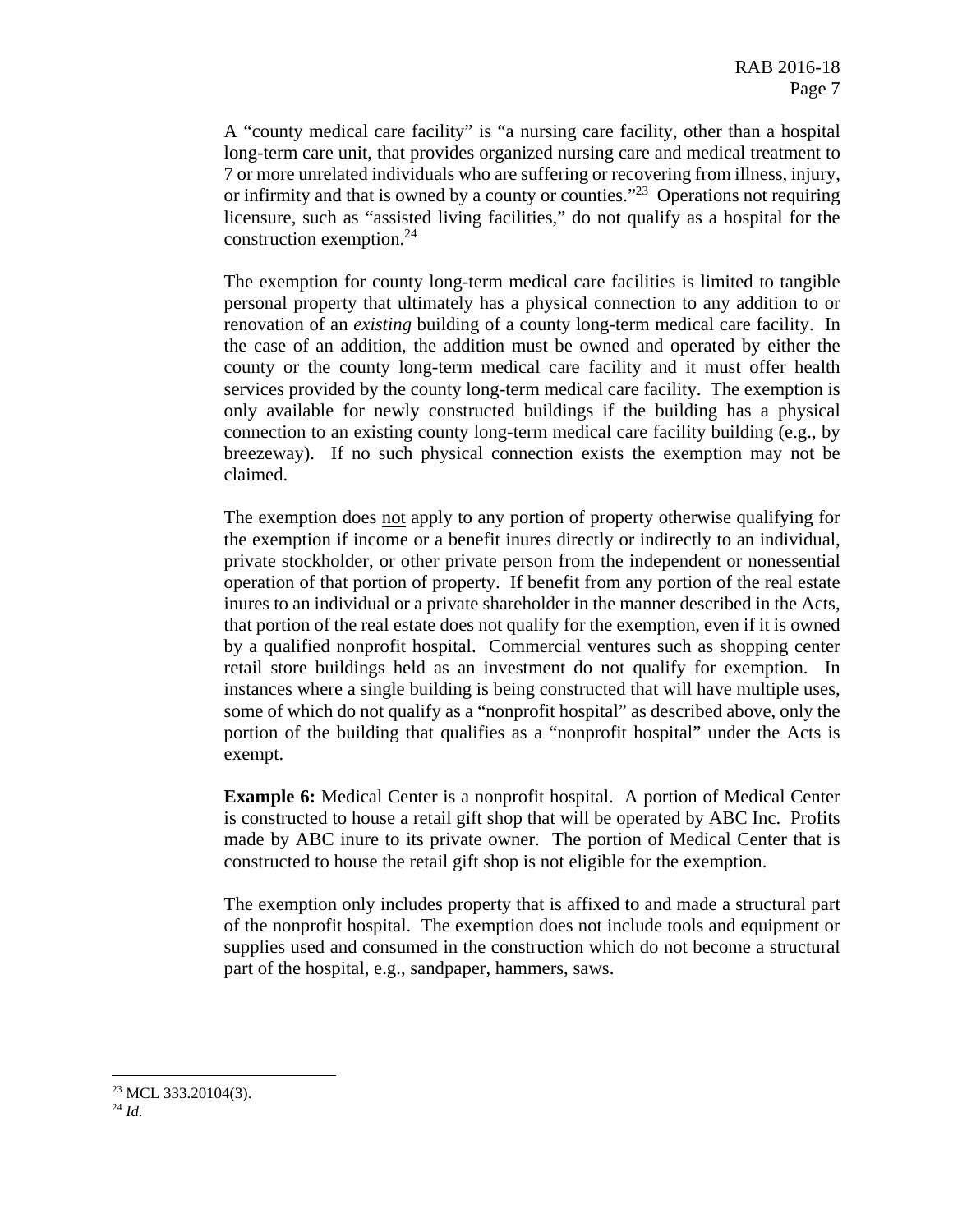# **2**. **Qualified Nonprofit Housing**

Property sold to a contractor to be affixed to and made a structural part of qualified nonprofit housing is exempt. Only private qualified nonprofit housing that is exempt under section 15a of the state housing development authority act of 1966, 1966 PA 346, MCL 125.1415a, qualifies for this exemption. Public nonprofit housing is not covered by the state housing development authority act and does not qualify for this exemption.25

The Acts do not allow the exemption if income or a benefit inures directly or indirectly to an individual, private stockholder, or other private person from the independent or nonessential operation of that portion of property.26 If benefit from any portion of the real estate inures to an individual or a private shareholder in the manner described in the Acts, that portion of the real estate will not qualify for the exemption, even if it is owned by a nonprofit housing entity.

The exemption only includes property that is affixed to and made a structural part of the nonprofit housing. The exemption does not include tools and equipment or supplies used and consumed in the construction which do not become a structural part of the non-profit housing, e.g., sandpaper, hammers, saws.

# **3**. **Church Sanctuaries**

structurally necessary to the portion of the building where worship takes place.<sup>28</sup> Property sold to a contractor to be affixed to or made a structural part of a "sanctuary" is exempt.<sup>27</sup> A "sanctuary" is that portion of a building used predominantly and regularly for public worship, and those portions of a building Predominant use will be presumed if public worship occurs more than 50% of the time that the portion of the building is in use. "Use" includes passive uses, such as storage. Regular use means the normal or usual periodic use or uniform use of that portion of the building. The exemption does not apply to the entire building, but applies only to materials affixed to or made a structural part of the sanctuary portion of a building. The building also must be owned and occupied by a religious organization qualified under IRC  $501(c)(3)$  to qualify as a sanctuary.

The exemption only includes property that is affixed to or made a structural part of the sanctuary. The exemption does not include tools and equipment or supplies used and consumed in the construction which do not become a structural part of the sanctuary, e.g., sandpaper, hammers, saws.

"Those portions of a building where public worship takes place" means those areas where the public participates in worship, including areas dedicated to individual

<sup>25</sup> MCL 205.54w(1); MCL 205.94s(1).

<sup>26</sup> MCL 205.54w(2); MCL 205.94s(2).

<sup>27</sup> MCL 205.54p(1); MCL 205.94m(1).

<sup>&</sup>lt;sup>28</sup> MCL 205.54p(2)(b); MCL 205.94m(2)(b).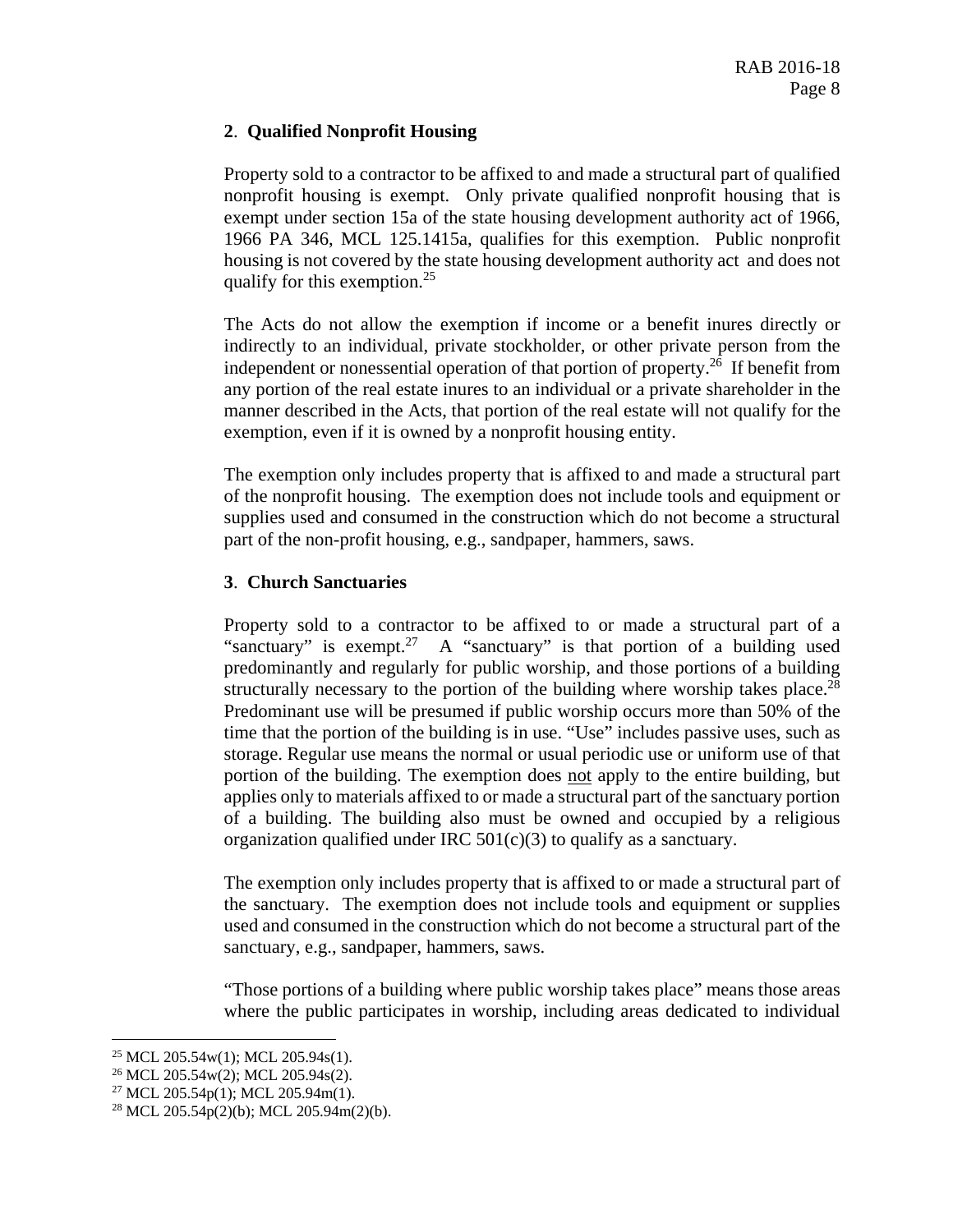worship such as chapels, and those portions of a building whose sole use and function is directly related to the act of public worship. These areas include a sacristy or similar area adjacent to the room where public worship services are conducted or areas where consumables are prepared for use in the worship service. It includes a vestry or similar area adjacent to the room where public worship services are conducted or where clergy or other religious leaders prepare for public worship services. It does not include areas for social functions, day care, schooling, religious education, or any other activity that does not constitute public worship.

"Those portions of a building structurally necessary to the portion of the building where worship takes place" means those structural portions of the building directly connected to the area where public worship takes place such as: (i) foundations, including basement walls which support the interior worship area; (ii) exterior walls and their finishing materials directly adjacent to the interior worship area; (iii) interior walls, floors and ceilings facing the interior worship area, and; (iv) roofs directly over the interior worship area. Exterior walls, foundations and roofs that extend beyond the interior worship area are not exempt. Roofs not directly over the interior worship area, such as roofs over a second story office that is above the interior worship area, are not exempt, but may be included in the apportionment formula described below.

Structural necessity includes building utilities such as heating, ventilating and air conditioning devices. In instances where a single piece of equipment, such as a furnace, is supplying qualified sanctuary areas as well as other non-exempt areas, a percentage must be developed to represent the exempt portion of the device. The percentage is a fraction, the numerator of which is the square footage of the sanctuary and the denominator of which is the total square footage of the entire building, including all regularly heated or cooled areas such as basements.<sup>29</sup> This same percentage may be applied to total material purchases for multiple use areas such as roofs and foundations in lieu of accounting for actual cubic yards of concrete or squares of roof shingles directly under or over the sanctuary.

Building areas generally not provided exemption include gymnasiums, offices, vestibules, hallways, restrooms, basements and classrooms. Outdoor areas such as parking lots, sidewalks and steps leading into a building are not exempt. Also not exempt are finishing materials affixed to basement foundation walls or attached to walls common to the sanctuary, but constituting the interior walls of space dedicated to any activity other than public worship. Basement floors and second story flooring are not exempt.

<sup>&</sup>lt;sup>29</sup> Other reasonable methods of apportioning a sanctuary's taxable and exempt use may be applied if they are approved by the Department.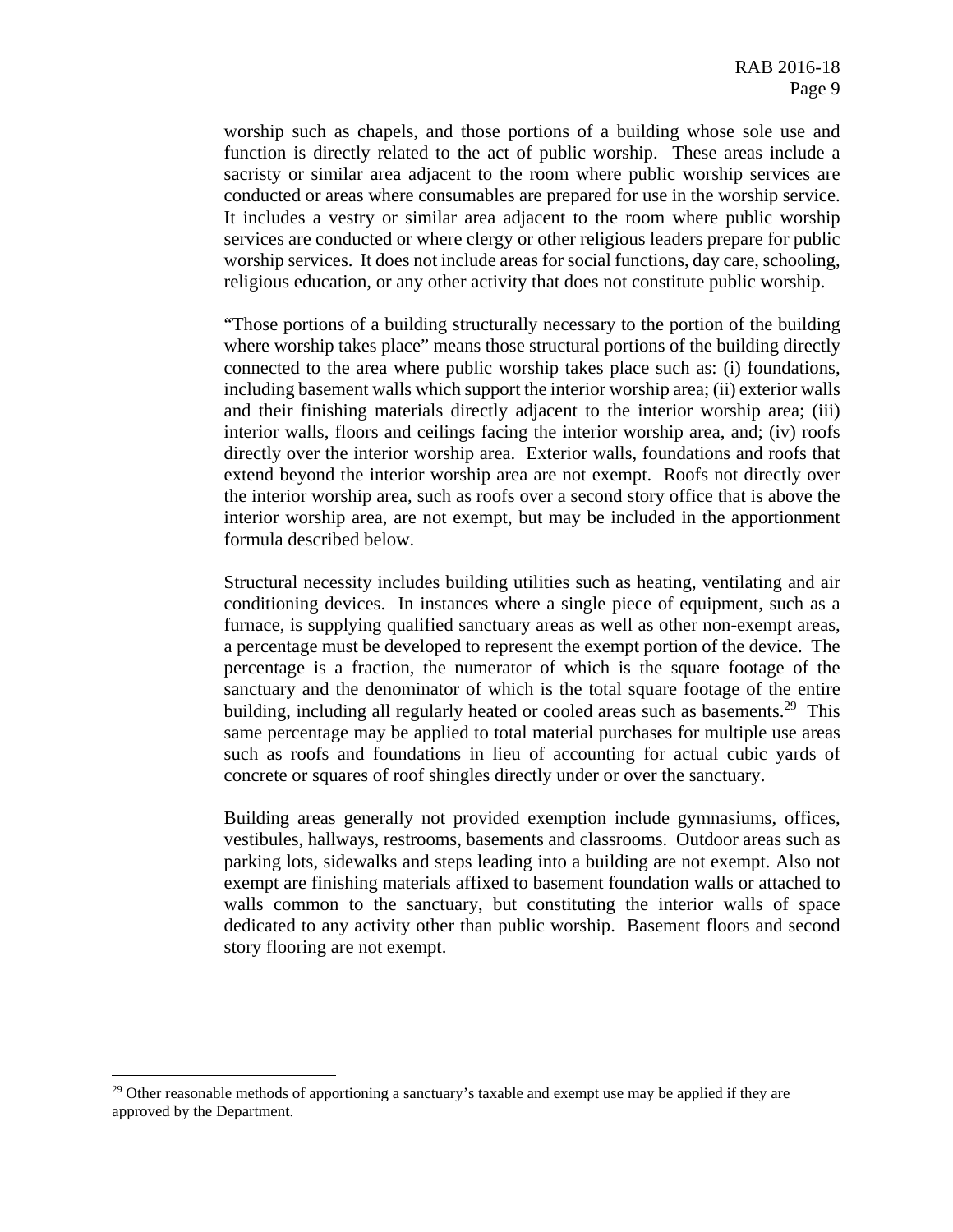## **4. Qualified Water or Air Pollution Control Facilities**

Tangible personal property that is installed as a component part of a water or air pollution control facility is exempt.  $30$  However, the State Tax Commission must certify the facility before a contractor may qualify for the exemption; however, after a certificate is granted, refunds may be authorized. The exemption is not available before receipt of a signed exemption certificate from the State Tax Commission. This exemption may include portions of real property as well as equipment and other items of tangible personal property, provided that the tangible personal property must be installed as a component part of the qualified water or air pollution control facility.

# **5. Qualified Convention Facilities**

Before January 1, 2016, the sale or acquisition of tangible personal property for use in construction or renovation of a "qualified convention facility" is exempt from sales and use  $\text{tax}.^{31}$ 

A "qualified convention facility" is a publicly owned convention facility with not less than 600,000 square feet of usable exhibition area and that is located in a qualified city.32

## **6. Qualified Data Centers**

Beginning January 1, 2016, through December 31, 2035, data center equipment that is affixed to or made a structural part of a qualified data center is exempt from the sales and use tax.<sup>33</sup>

For purposes of this exemption, "data center equipment" means only:

[C]omputers, servers, routers, switches, peripheral computer devices, racks, shelving, cabling, wiring, storage batteries, back-up generators, uninterrupted power supply units, environmental control equipment, other redundant power supply equipment, and prewritten computer software used in operating, managing, or maintaining the qualified data center or the business of the qualified data center or a colocated business. Data center equipment also includes any construction materials used or assembled under the qualified data center's proprietary method for the construction or modification of a qualified data center, including, but not limited to,

1

<sup>30</sup> MCL 205.54a(1)(l); MCL 205.94(1)(s).

<sup>31</sup> MCL 205.54d(m); MCL 205.94z.

 $32$  MCL 141.1355(k).

<sup>&</sup>lt;sup>33</sup> MCL 205.54ee(1); MCL 205.94cc(1). The exemption may be repealed earlier if certain job creation targets are not met. The Department of Talent and Economic Development is responsible for tracking the jobs requirements of the Acts and reporting the information to the Department of Treasury.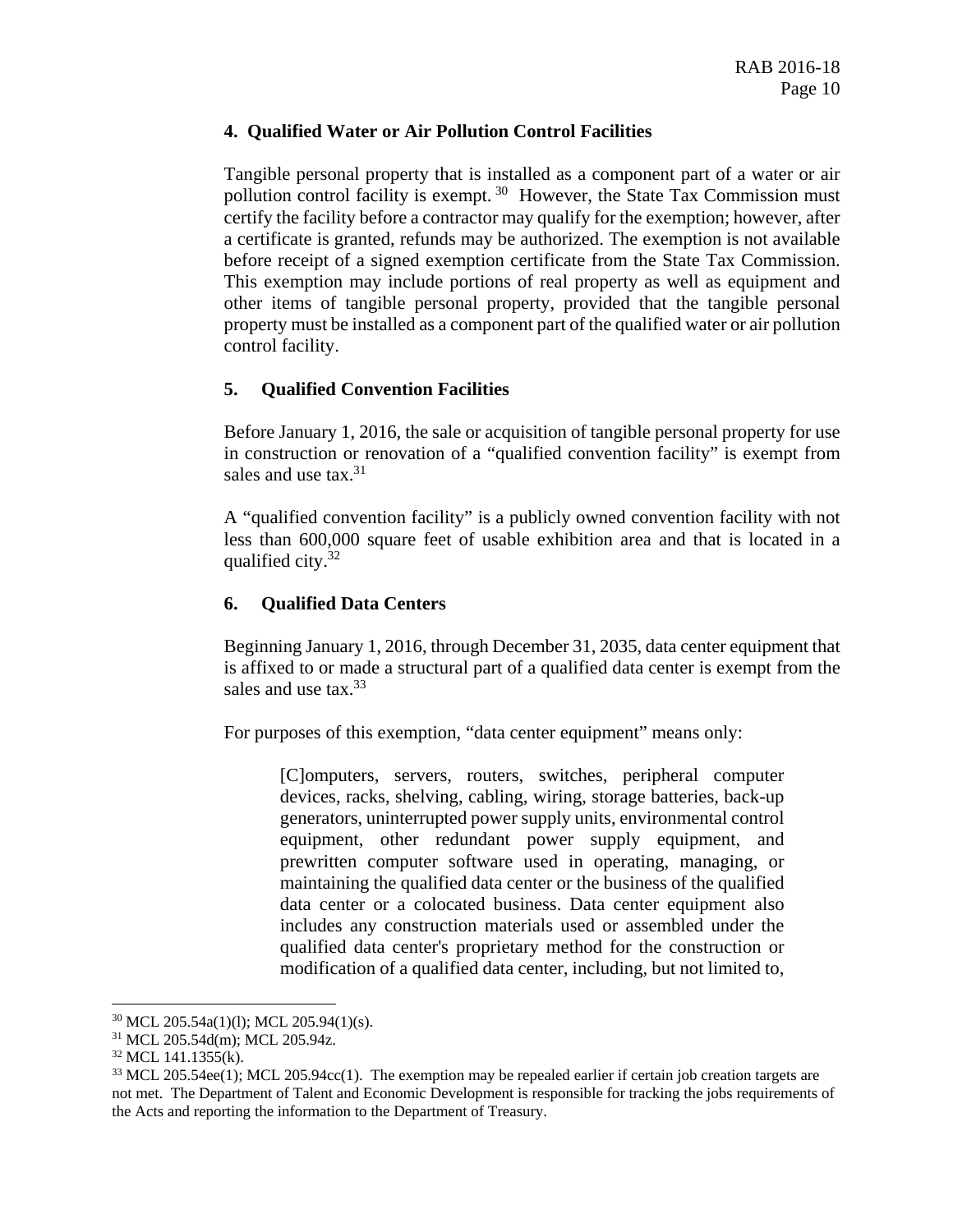building materials, infrastructure, machinery, wiring, cabling, devices, tools, and equipment that would otherwise be considered a fixture or related equipment. Data center equipment does not include any equipment owned by a third party that is used to supply the qualified data center's primary power.<sup>34</sup>

"Qualified data center" means:

- a. a facility composed of 1 or more buildings located in this state;
- b. which is owned or operated by an entity engaged at that facility in operating, managing, or maintaining a group of networked computers or networked facilities for the purpose of centralizing, or allowing 1 or more colocated businesses to centralize, the storage, processing, management, or dissemination of data of 1 or more other persons who is not an affiliate of the owner or operator of a qualified data center or of a colocated business; and
- c. the entity that owns or operates the facility receives 75% or more of its revenue from colocated businesses that are not an affiliate of the owner or operator of the qualified data center.<sup>35</sup>

#### **7. Indian Tribes**

Affixing property to a structural part of certain qualifying real property that is associated with federally-recognized Indian Tribes (and their qualifying members) that have an effective and implemented Tax Agreement with the State of Michigan is exempt.36

#### **8. Qualified Business Activity (Enterprise Zones)**

Tangible personal property used in a qualified business activity of the purchaser is exempt from sales and use  $\text{tax.}^{37}$  A "qualified business activity" is a "business" activity in an enterprise zone established before 1994 of a qualified existing business attributable to a new facility or the business activity in an enterprise zone established before 1994 of a qualified new business."38

 $\overline{a}$ 34 MCL 205.54ee(4)(c); MCL 205.94cc(4)(c).

 $35$  MCL 205.54ee(4)(d); MCL 205.94cc(4)(d).

 $36$  Tax Agreements are public and may be found at http://www.michigan.gov/taxes.

<sup>37</sup> MCL 205.54j; MCL 205.94h.

<sup>38</sup> MCL 125.2103(l).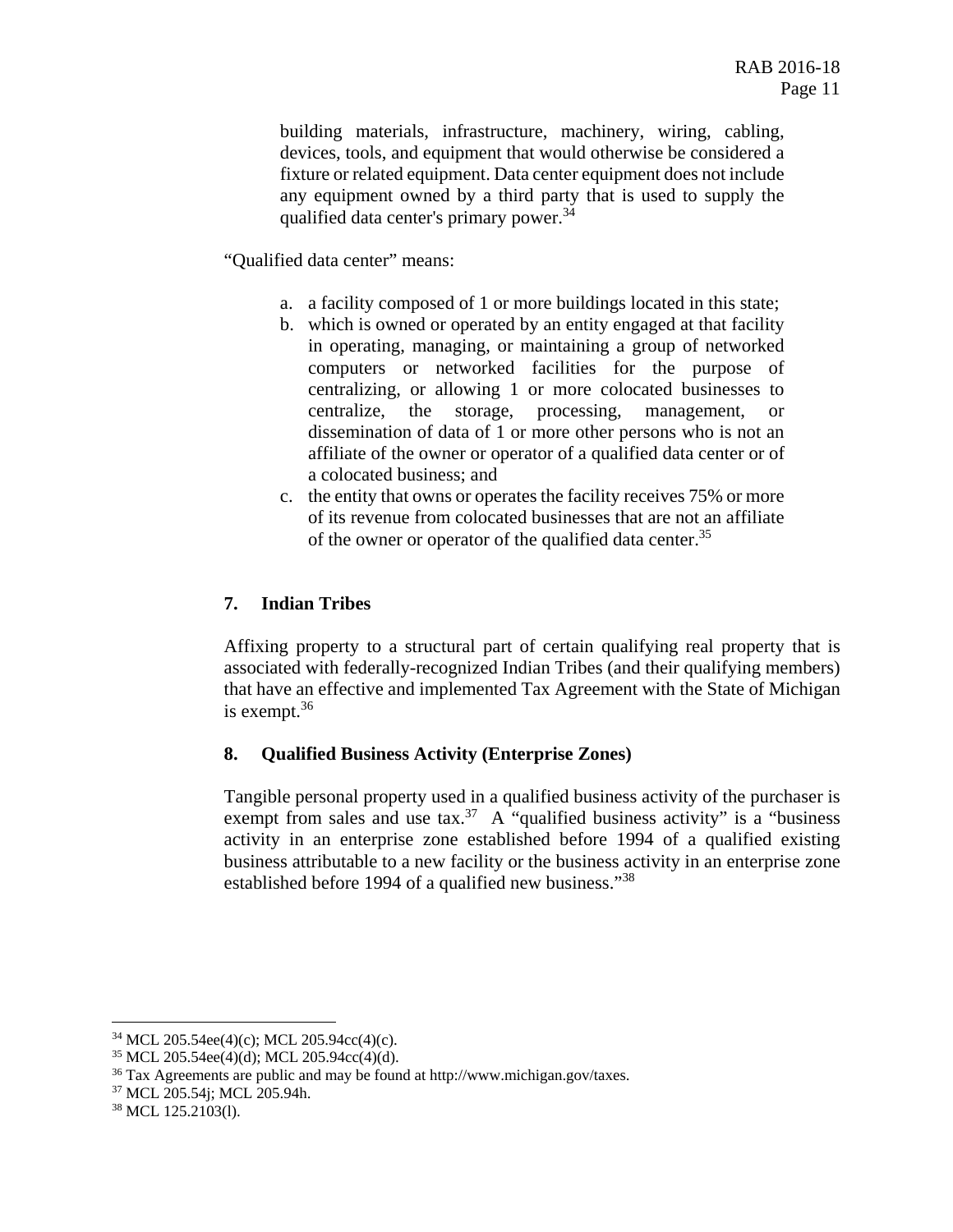# **9. Foundations for Certain Machinery or Equipment used in Industrial Processing**

The Acts exempt "foundations for machinery or equipment…used in an industrial processing activity.…"39 "Industrial processing" is "the activity of converting or conditioning tangible personal property by changing the form, composition, quality, combination, or character of the property for ultimate sale at retail or for use in the manufacturing of a product to be ultimately sold at retail or affixed to and made a structural part of real estate located in another state."40

**Example 7:** Contractor constructs a foundation for a machine press for use in industrial processing by Manufacturer. The foundation is exempt from sales and use tax.

## **10. Property to be affixed to and becoming a structural part of real estate located outside Michigan (use tax only)**

Effective January 1, 2005, property that is purchased by a contractor for the purpose of constructing, altering, repairing, or improving real estate for others and that is affixed to and made a structural part of real estate located in another state is exempt from use tax.<sup>41</sup> However, there is no corresponding sales tax exemption. Therefore, when a contractor purchases property for affixation in another state from a Michigan retailer, absent another reason to claim exemption, the contractor has no basis to claim a sales tax exemption. Even if the purchaser makes an invalid claim of exemption, the retailer is not liable unless they're involved in a fraud.

it affixes to real estate despite the exemption claim.<sup>44</sup> **B.** Other Exemptions. When a contractor receives an exemption claim from its customer other than those described above, such as the industrial processing exemption<sup>42</sup> or a direct pay authorization,<sup>43</sup> the contractor is liable for any property

**Example 8:** Contractor enters into a contract with ABC Inc. The contract provides that all of the work to be done by Contractor is exempt under the industrial processing exemption. Some of the contract requires Contractor to permanently affix property to ABC's real estate, and some of the contract requires Contractor to

<sup>39</sup> MCL 205.54t(4)(b); MCL 205.94o(4)(b).

 $40$  MCL 205.54t; MCL 205.94o. Property that is affixed to and made a structural part of real estate located in another state is exempt from use tax, but not sales tax. For a more detailed discussion of the industrial processing exemption see the Industrial Processing RAB.<br><sup>41</sup> MCL 205.94(1)(z).

 $42$  The industrial processing exemption excludes "[t]angible personal property permanently affixed and becoming a structural part of real estate in this state…" MCL 205.54t(5)(a); MCL 205.94o(5)(a). However, the industrial processing exemption does include foundations for machinery or equipment used in industrial processing. MCL 205.54t(4)(b); MCL 205.94o(4)(b).

<sup>43</sup> MCL 205.98(1).

<sup>&</sup>lt;sup>44</sup> To the extent that the property the contractor uses or consumes remains tangible personal property, the property is exempt if the contractor receives a valid claim of exemption pursuant to MCL 205.62.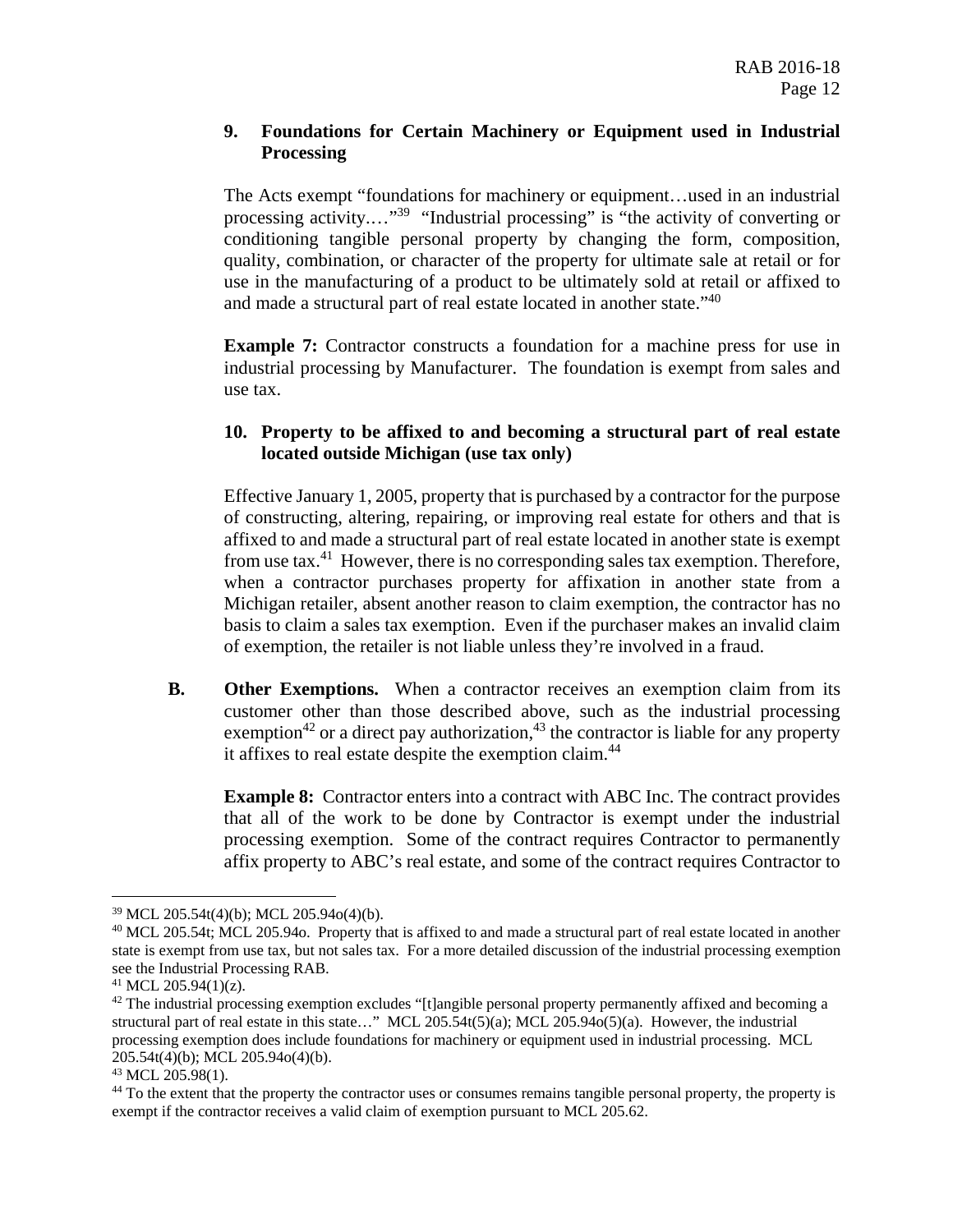affix property to machinery that will maintain its character as tangible personal property after affixation (e.g., non-affixed machinery). Contractor is liable for use tax for any property it affixed to ABC's real estate.

#### $\mathbf{C}$ . **C. Exemption Support**

When a contractor that acts as a retailer purchases property for resale the contractor may present Form 3372 (Exemption Certificate) to the retailer indicating that the purchase is exempt for purposes of resale or, in lieu of an exemption certificate, other identifying information of the contractor and the reason for claiming the exemption, either in paper or electronic format. To claim any of the other exemptions listed above, the contractor may provide an Exemption Certificate, or other identifying information and the reason for claiming the exemption, indicating the purchaser is a contractor, and should also provide Form 3520 (Contractor Eligibility Statement) containing identifying information from the property owner and the reason for claiming the exemption. Both forms are available on the Department's website (www.michigan.gov/treasury).

The contractor should retain a copy of the Contractor Eligibility Statement. Where appropriate, a contractor may also wish to retain other documentation, including copies of a Michigan State Housing Development Authority ruling, a hospital license from the Michigan Department of Public Health, a State Tax Commission certification, or an IRS  $501(c)(3)$  ruling letter. If a contractor pays sales tax to the retailer on property it purchases for affixation that property is exempt from use tax.45 The contractor must retain documentation that demonstrates the sales tax was paid to the retailer to prove entitlement to this exemption.46

A Contractor Eligibility Statement signed by the property owner does not absolve a contractor of sales or use tax liability. If it is determined, by audit or otherwise, that some or all of the property does not qualify for exemption, the contractor is liable for use tax as the consumer of that property.

**Example 9:** Contractor enters a contract to build a sanctuary for Church. Church indicates to Contractor that all of the areas that are being constructed are exempt areas and provides a completed Contractor Eligibility Statement. Contractor purchases all of the materials for the construction exempt from sales tax based on this assurance from Church. Contractor remits no use tax on the materials consumed in performing the contract. Upon audit it is determined that 40% of the area constructed by Contractor is used for a nonexempt purpose. Contractor is liable for use tax on the purchase price of the materials used to construct the nonexempt areas of the building.

<sup>45</sup> MCL 205.94(1)(a).

<sup>46</sup> *Andrie, supra.*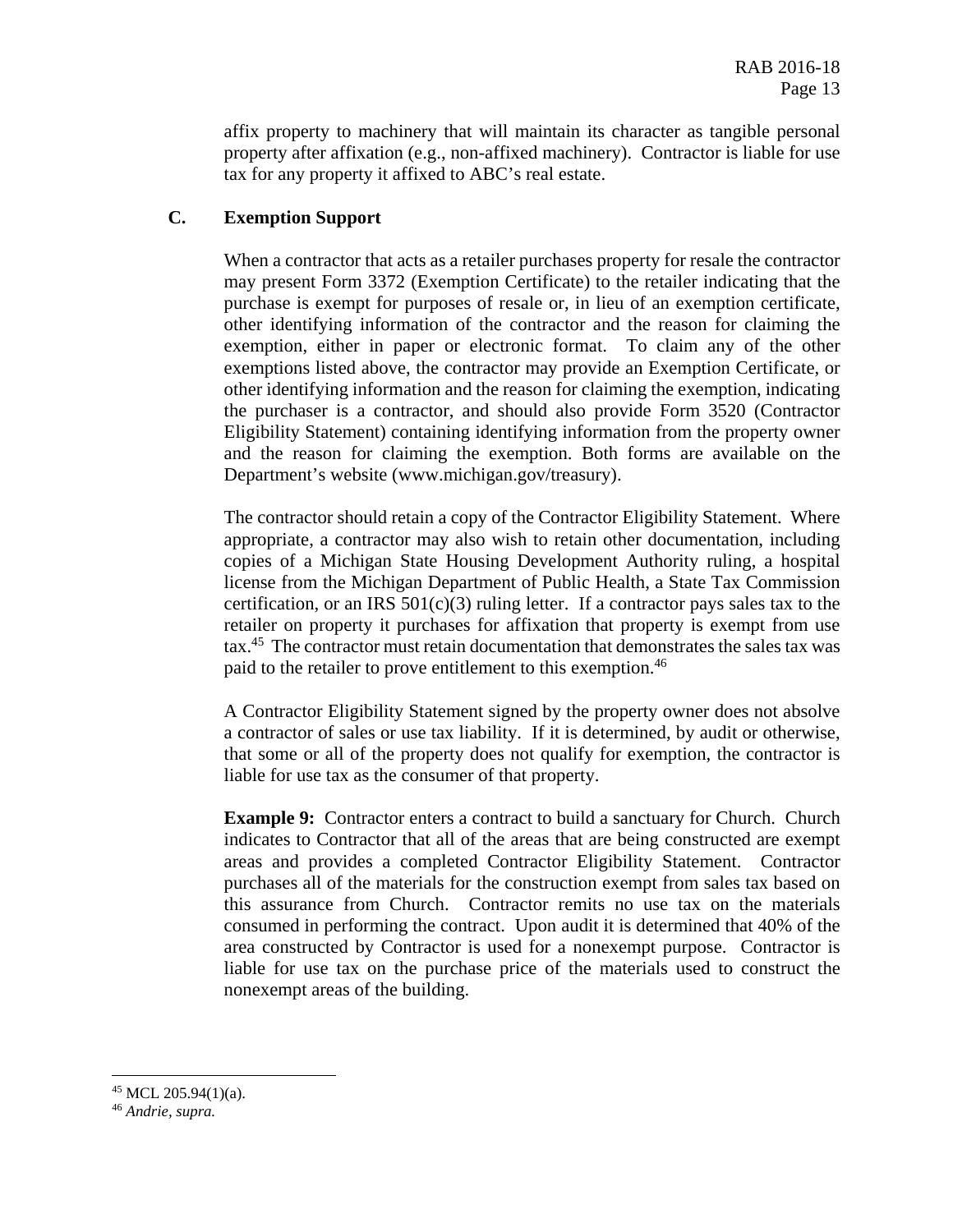## **D. Credits and Refunds for Certain Core Charges**

A core charge is a deposit that is made for certain items. When the item is returned to the seller the core charge is refunded to the customer. Typically, a seller is liable for sales tax on core charges, however, "[a] person who paid sales tax on a core charge attributable to a recycling fee, deposit, or disposal fee for a component, part, or battery for heavy earthmoving equipment may calculate a credit and seek a refund from the department…in an amount equal to the sales tax paid" to the State on the core charge.47

# **Contractors Engaged in Retail Sales**

**III. Contractors Engaged in Retail Sales**<br>**A.** A contractor is engaged in the business of making sales at retail when selling tangible personal property, such as building materials, "over-the-counter" to customers. A contractor also makes a sale at retail when the contractor sells tangible personal property in the course of performing a construction contract, and the property is not consumed, affixed to, or made a structural part of the real estate upon installation, but remains tangible personal property.

> exempt from sales tax for purposes of resale. Under the contract, Contractor will **Example 10:** Contractor enters into a contract with Nonprofit School to remodel the school. Nonprofit School is eligible to purchase tangible personal property exempt from sales tax. Contractor has materials in its inventory that it purchased sell Nonprofit School all of the property that Contractor will affix to the real estate of Nonprofit School at retail. Nonprofit School provides Contractor a valid claim of exemption on the retail sales of the materials. Contractor is liable for use tax on the property it affixes to Nonprofit School's real estate as the consumer of that property.

> **Example 11:** Assume the same facts as Example 9, however, under this contract, Contractor will sell Nonprofit School all of the property that Contractor will affix *and* property that it will *not* affix (moveable book cases, desks etc.) at retail. Under these facts, Contractor is liable for use tax on the property it affixes to Nonprofit School's real estate as the consumer of that property, however, Contractor is not liable for use tax for the property it does not affix if Nonprofit School provides and Exemption Claim (Form 3372) or equivalent information.

**B.** Contractors that consistently hold themselves out to the public as retailers, and therefore collect and remit sales tax pursuant to the sales tax act, are liable for sales tax based on the sales price of the property. However, if the amount remitted as sales tax from the contractor is less than the amount that would be remitted if the contractor paid sales or use tax on its purchases in performing its contracts, the contractor is liable for the difference.<sup>48</sup>

<sup>47</sup> MCL 205.184a.

<sup>48</sup> See IPD 2005-3.